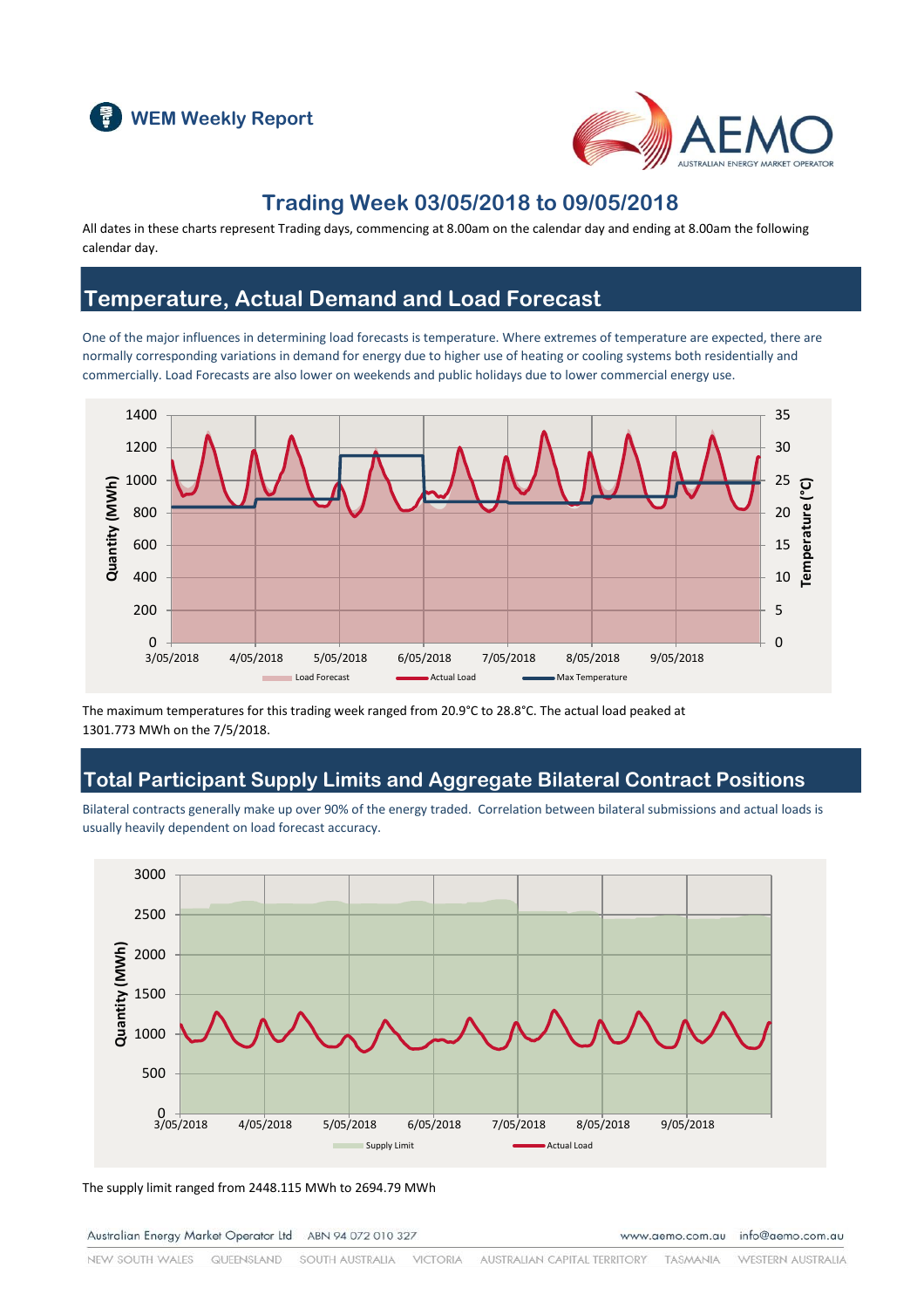# **Net Balancing Market Trades**

Bilateral contracts and STEM trading are generally based on the forecast energy requirements of Participants. When the forecast requirements are higher or lower than the actual requirements for a day, this Market energy must be bought and sold in the balancing mechanism. This graph shows the estimated net balancing trades.



The majority of the balancing activity this week occurred within Balancing Demand. The maximum balancing demand for the week reached 212.35 MWh on the 6/5/2018. The maximum balancing supply for the week reached -46.346 MWh on the 7/5/2012.

# **Total Traded Energy**

This chart represents a comparison between the total net energy that is traded in Bilateral Contracts, the STEM and the balancing mechanism. Balancing Supply represents cases in which the total contract position is greater than the demand and customers must supply energy back to balancing. Balancing Demand represents cases in which the total contract position is less than the demand and customers must purchase energy from balancing.



Total balancing supply equalled -870.844 MWh whereas total balancing demand equalled 22976.131 MWh. The Total STEM Traded quantity was 10095.058 MWh, with the STEM Clearing Quantity ranging between 2.738 MWh and 81.916 MWh.